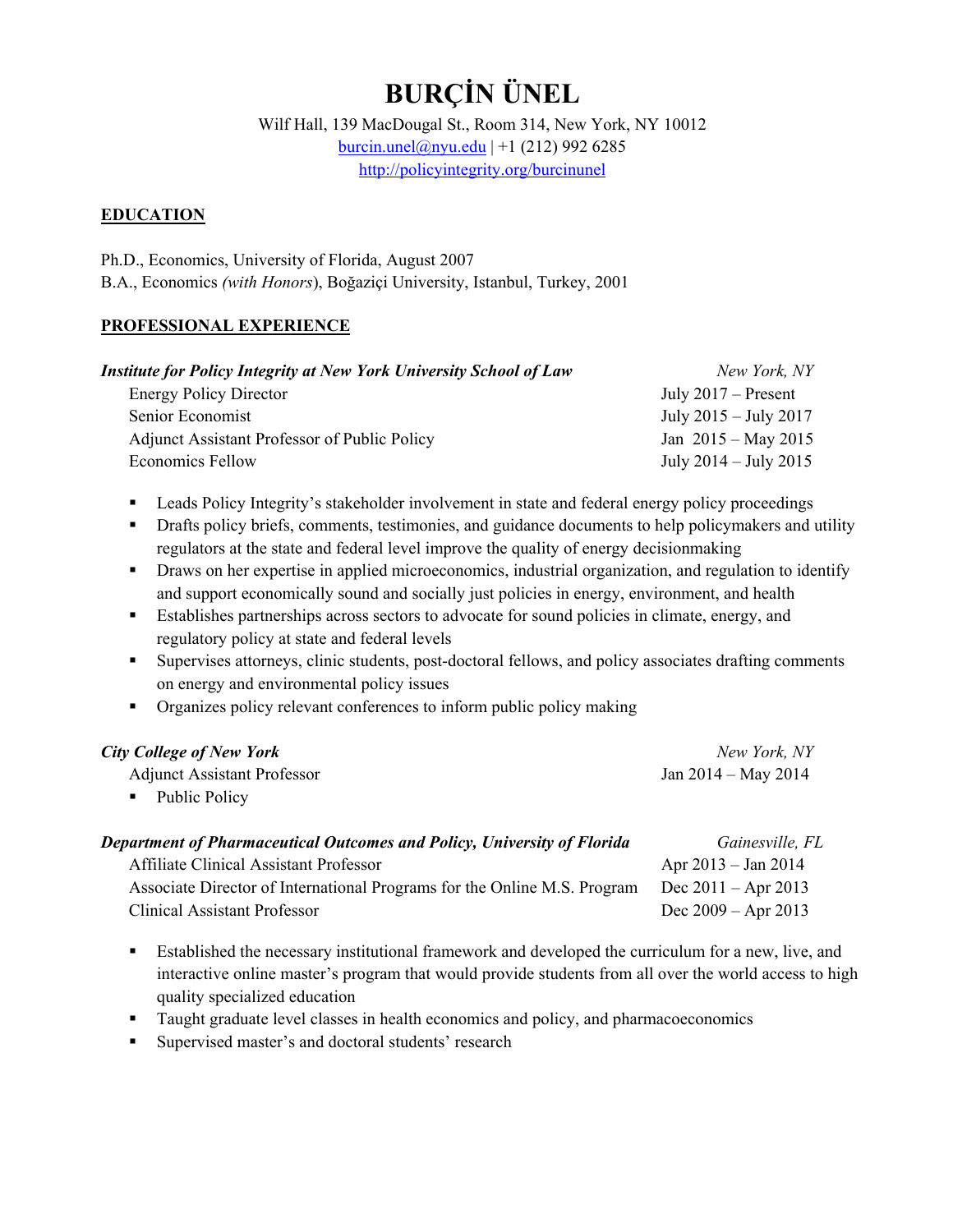Assistant Professor of Economics Feb 2008 – Aug 2009

- Taught undergraduate and graduate level classes in microeconomics, macroeconomics, mathematical economics, information economics, and regulation
- Supervised master's and doctoral students' research

| <b>University of Florida</b>                                 | Gainesville, FL         |
|--------------------------------------------------------------|-------------------------|
| Research Associate, Public Utility Research Center           | Aug $2007 -$ Aug $2008$ |
| Research Associate, Bureau of Economic and Business Research | Aug $2007 -$ Aug $2008$ |

- **Provided economic analyses to regional planners propose sound economic policies**
- As part of a consulting team, developed an innovative water supply management plan for a water management district using multi- criteria decisionmaking and risk analyses

## *University of Florida Gainesville, FL*

- Graduate Assistant, *Department of Economics* Aug 2001 Aug 2007
- 
- Taught Game Theory, Intermediate Microeconomics, and Math Refresher Course
- **Provided teaching assistance for graduate and undergraduate level courses**

# **PUBLICATIONS**

"(Not So) Clean Peak Energy Standards", (with G. McCormick, C. Lewis, I. Rabideau, and J. Shrader), *forthcoming* at *Energy* 

"Markets, Externalities, and the Federal Power Act: FERC's Authority to Price Carbon", 50 *Environmental Law Reporter* 10,629, 2020 (with B. A. Davis Noll)

"Energy Transition, Distributed Energy Resources, and the Need for Information." *IAEE Energy Forum*, Third Quarter 2020*,* (with S. Bialek, J. Kim, and Y. Dvorkin)

"Advancing Energy Policy", *N.Y.U. Environmental Law Journal*, *Energy & Environmental Policy: The Quest for Rationality Symposium Issue*, 2020

"Managing the Future of the Electricity Grid: Modernizing Rate Design", 44 *Harvard Environmental Law Review* 1, 2020*,* (with R. Revesz)

"Electricity simulations on the distribution edge: Developing a Granular Representation of End-User Electric Load Preferences using Smart-Meter Data", *IAEE Energy Forum Special Issue*, August 2019, (with A. Bharatkumar, R. Esparza, K. Mohlin, E. Spiller, and K. Tapia-Ahumada)

"The Future of Energy Storage: Adopting Policies for a Cleaner Grid", 48 *Environmental Law Reporter* 10,781, 2019 (with R. Revesz)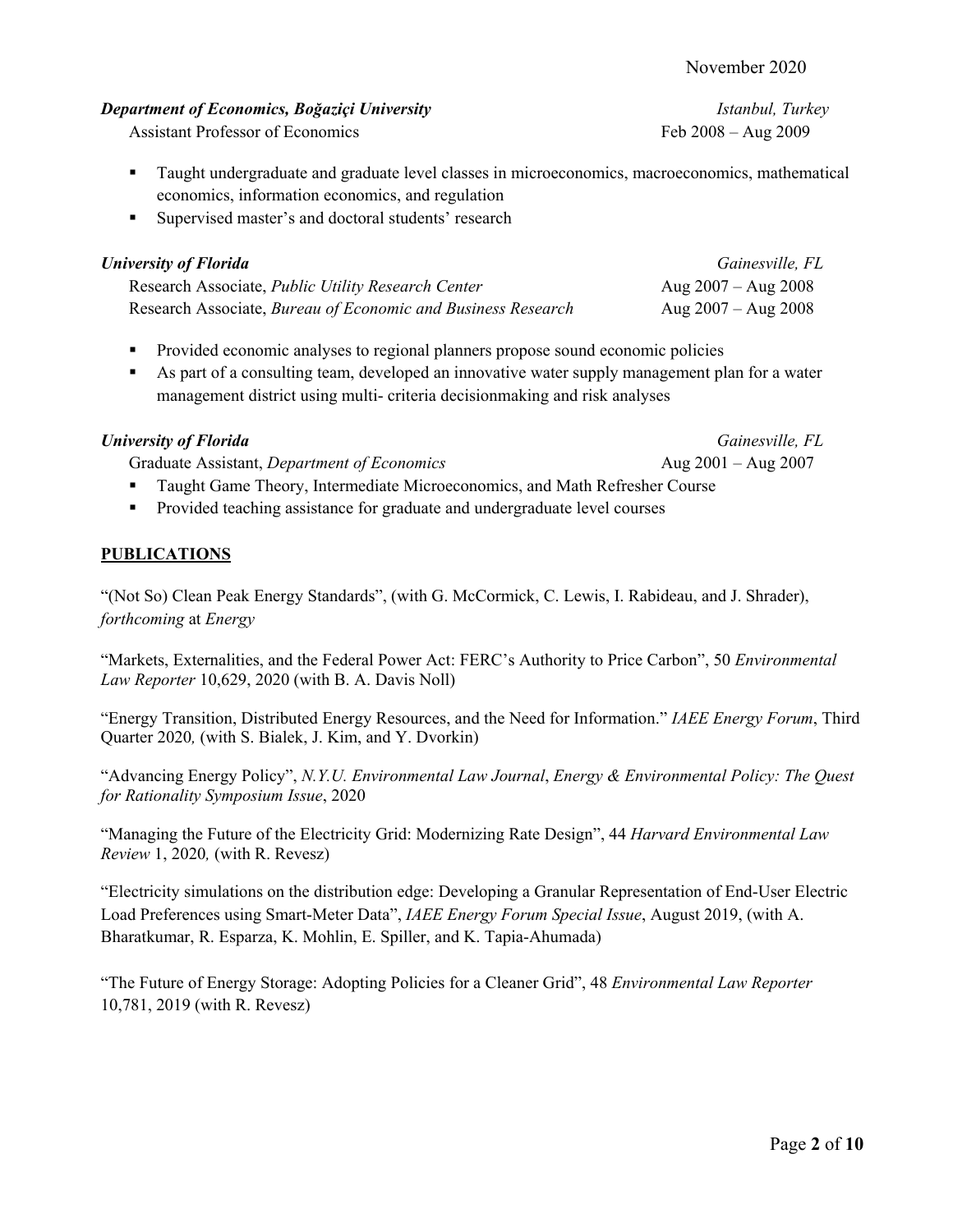"Will You Be There for Me the Whole Time: On the importance of obligation periods in design of capacity markets", *The Electricity Journal*, March 2019 (with S. Bialek)

"Markets, Externalities, and the Federal Power Act: FERC's Authority to Price Carbon", 27 *N.Y.U. Environmental Law Journal* 1, 2019, (with B. A. Davis Noll) (selected as one of the five best environmental law articles published in the 2018-2019 academic year)

"The Future of Distributed Generation: Moving Past Net Metering", 48 *Environmental Law Reporter* 10,719, 2018 (with R. Revesz)

"Managing the Future of the Electricity Grid: Energy Storage and Greenhouse Gas Emissions", 42 *Harvard Environmental Law Review* 1, 2018*,* (with R. Revesz) (selected as one of the five best environmental law articles published in the 2017-2018 academic year)

"Managing the Future of the Electricity Grid: Distributed Generation and Net Metering", 41 *Harvard Environmental Law Review* 1, 2017*,* (with R. Revesz) (selected as one of the five best environmental law articles published in the 2016-2017 academic year)

"Wearing Out Your Welcome: Examining Differential Medicaid Eligibility of New Entrants and Continuing Recipients", *Contemporary Economic Policy,* December 2016, (with S. Hamersma)

"Privately-Negotiated Input Prices", *Journal of Regulatory Economics*, 2005, Vol. 27, Issue 3, 263-280 (with D. Sappington)

"Conservation Pricing for Residential Water Supply", *IFAS Publication*, FE 756, Gainesville: University of Florida Institute of Food and Agricultural Sciences, Nov. 2008, (with T. Borisova and C. Rawls)

#### **WORKS IN PROGRESS**

"Equitable Access to Residential EV Charging", (with Y. Dvorkin)

"Towards an Inclusive Clean Energy Transition: Regulatory, Perceptual, and Informational Barriers", (with A. Varela Varela, and A. Zhou)

"Assessing Social and Environmental Costs and Benefits for a Just Energy Transition", (with L. Ceferino and Y. Dvorkin)

"Modeling Strategic Objectives and Behavior in the Transition of the Energy Sector to Inform Policymaking", (with F. Felder and Y. Dvorkin), *under review*

"Strategic Policymaking for Implementing Renewable Portfolio Standards: A Tri-level Optimization Approach", (with J. Kim, S. Bialek, and Y. Dvorkin), *R&R at IAEE Transactions on Power Systems* 

"Rate Design and Distributed Energy Resources Deployment", (with A. Bharatkumar, K. Mohlin, E. Spiller, and K. Tapia-Ahumada), *under review*

"Efficiency in Wholesale Electricity Markets: On the Role of Externalities and Subsidies", (with S. Bialek)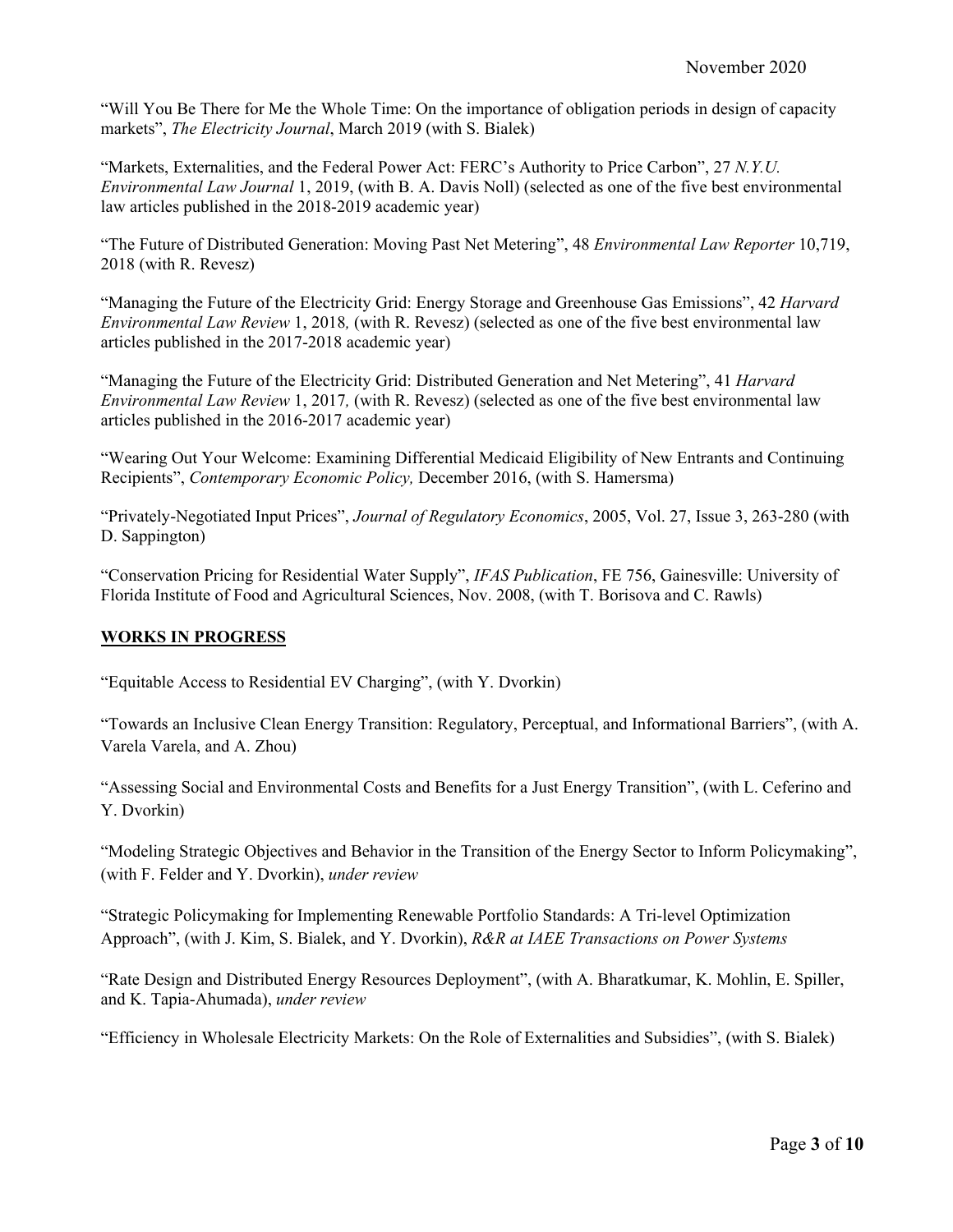"A bi-level model for capacity expansion under renewable, environmental, and market policies", (with H. Nguyen, and F. Felder)

"Information and Incentives in Energy Policy Design for an Efficient Rollout of Distributed Energy Resources", with (J. Kim, S. Bialek, Y. Dvorkin)

"Retail Electricity Rate Design, Distributed Energy Resource Deployment, and Emissions", (with K. Mohlin, E. Spiller, and K. Tapia-Ahumada)

"Committed but for How Long? On the Design of Seasonal Capacity Markets," (with S. Bialek)

"Using Cost-Benefit Analysis to Optimize Transmission Planning for Emission Reductions"

#### **POLICY REPORTS**

"A Path Forward for the Federal Energy Regulatory Commission: Near-Term Steps to Address Climate Change", September 2020

"Making the Most of Distributed Energy Resources: Subregional Estimates of the Environmental Value of Distributed Energy Resources in the United States", September 2020, (with M. Butner, I. Paul)

"Carbon Pricing in Wholesale Electricity Markets: An Economic and Legal Guide", March 2020, (with M. Butner, B. Davis Noll, J. Gundlach, A. Zevin)

"Getting the Value of Distributed Energy Resources Right: Using a Societal Value Stack", December 2019, (with J. Gundlach)

"Toward Resilience: Defining, Measuring, and Monetizing Resilience in the Electricity System", August 2018, (with A. Zevin)

"Valuing Pollution Reductions: How to Monetize Greenhouse Gas and Local Air Pollutant Reductions from Distributed Energy Resources", March 2018, (with J. Shrader and A. Zevin)

"Managing the Future of Energy Storage: Implications for Greenhouse Gas Emissions", April 2018, (with M. Condon and R. Revesz)

"Capacity Markets and Externalities: Avoiding Unnecessary and Problematic Reforms", April 2018, (with S. Bialek)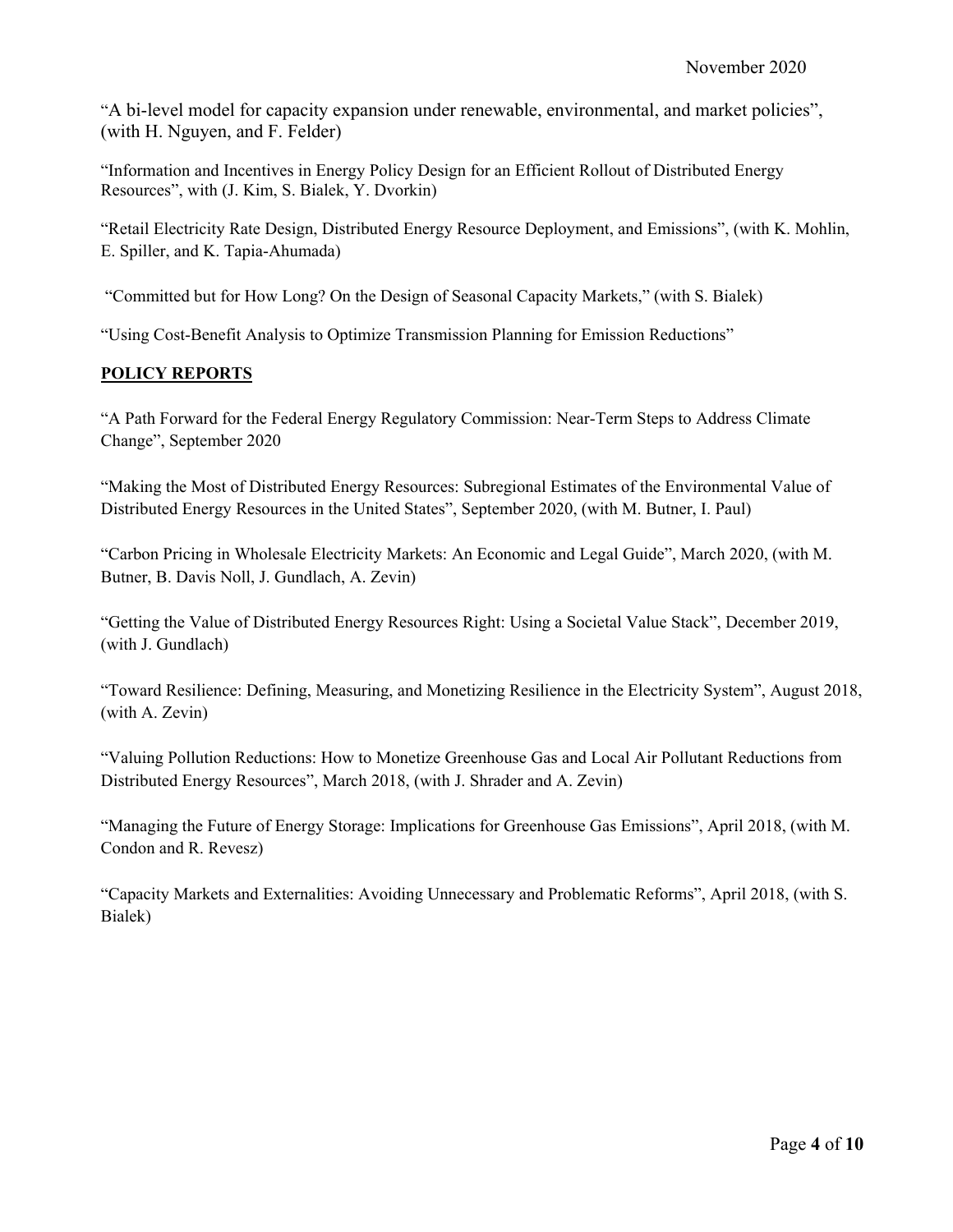### **OP-EDS**

Energy Transition, Distributed Energy Resources, and the Need for Information – IAEE Podcast, August 2020. This Is Not the Way to Move Beyond Net Metering – Utility Dive, June 2020.

States Don't Have to Wait for Congress to Put a Price on Carbon – The Wall Street Journal, November 2019.

Carbon Pricing Will Fuel Renewable Energy Transition – Albany Times Union, November 2019.

Getting Energy Storage Policies Right – Energy Central, August 2019.

Achieving Climate Goals Will Require Sound Energy Storage Policies – The Regulatory Review, February 2019.

Why Bailouts Won't Make The Electric Grid More Resilient – The Hill, August 2018.

What We Talk About When We Talk About Resilience – Utility Dive, November 2017.

Commentary: Cutting SCC Too Costly – Times Union, May 2017.

New York's Clean Energy Standard is a Key Step Toward Pricing Carbon Pollution Fairly – Utility Dive, August 2016.

## **AWARDS, GRANTS, AND HONORS**

- New York City (2020), "New York City Local Law 97 Carbon Trading Study", Amount \$1,883,372, jointly with Danielle Spiegel-Feld, Constantine Kontokosta, Mark Willis, and Katrina Wyman
- Top Five Environmental Law Review Articles of the Year, selected by the Environmental Law Institute (2017, 2018, 2019)
- Alfred P. Sloan Foundation Grant (2019-2021), "Understanding Information Asymmetry in Smart Grids, Amount \$249,905, jointly with Yury Dvorkin

Alfred P. Sloan Foundation Grant (2017-2019), "Rate Design and Distributed Energy Resource Integration: Impacts on the Environment and Distribution System Costs", Amount: \$589,260, jointly with MIT Energy Initiative and Environmental Defense Fund

Bogazici University Research Fund Grant (Fall 2008)

Madelyn M. Lockhart Travel Award (Fall 2004, Spring 2006)

Walter-Lanzillotti Dissertation Grant (Fall 2004)

Rafael Lusky Award for the best first year graduate student (Spring 2002)

Grinter Fellowship (Fall 2001- Spring 2004)

UF International Center Academic Achievement Award (2001-2002)

### **POLICY WORK**

Public Comments to *Connecticut Public Utilities Regulatory Authority* on *Investigation into Distribution System Planning of the Electric Distribution Companies—Electric Storage*, January 2021

Public Comments to *Federal Energy Regulatory Commission* on *NYISO Capacity Market Reforms,* December 2020

Public Comments to *Federal Energy Regulatory Commission* on the *Proposed Policy Statement on Incorporating State-Determined Carbon Prices in Wholesale Energy Markets,* December 2020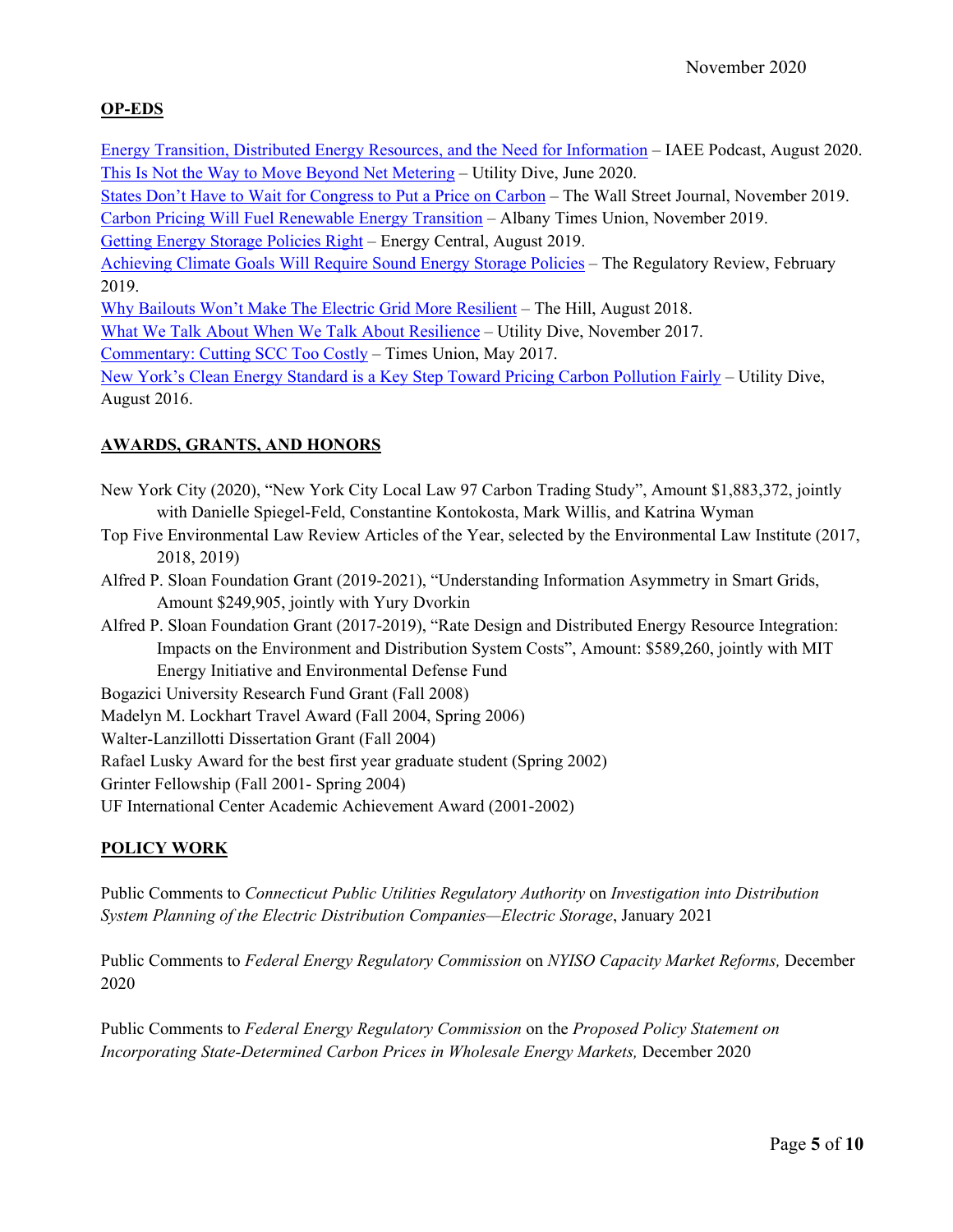Public Comments to *Federal Energy Regulatory Commission* on *NYISO Capacity Market Reforms,* November 2020

Public Comments to *Federal Energy Regulatory Commission* on the *Proposed Policy Statement on Incorporating State-Determined Carbon Prices in Wholesale Energy Markets,* November 2020

Public Comments to *Arizona Corporation Commission* on *Integrated Resource Planning*, October 2020

Public Comments to *Department of Energy* on *Energy Storage Grand Challenge*, August 2020

Public Comments to *New Jersey Board of Public Utilities* on *New Jersey Cost Test Straw Proposal*, August 2020

Public Comments to *Federal Energy Regulatory Commission* on *Transmission Incentives Polic*y, July 2020

Public Comments to *Federal Energy Regulatory Commission* on the *NERA Net Energy Metering Petition*, June 2020

Public Comments to *Colorado Public Utility Commission* on *Valuing Distributed Energy Resources*, June 2020

Public Comments to *New Jersey Board of Public Utilities* on *Resource Adequacy Alternative*s, May 2020

Public Comments to *Federal Energy Regulatory Commission* on the *Request for a Technical Conference or Workshop on Carbon Pricing*, April 2020

Public Comments to *Federal Energy Regulatory Commission* on *Offshore Wind Transmission*, December 2019

Public Comments on the *Colorado Transmission Coordination Act and Participation in Centralized Electricity Markets*, November 2019

Public Comments to *New York Public Service Commission* on *Resource Adequacy*, November 2019

Public Comments to *Massachusetts Department of Energy Resources* on *Clean Peak Energy Standards*, October 2019

Public Comments to *New Jersey Board of Public Utilities* on *New Jersey's Energy Master Plan*, September 2019

Public Comments to *Federal Energy Regulatory Commission* on *NYISO's Order 841 Compliance Filing*, February 2019

Public Comments to *Federal Energy Regulatory Commission* on *PJM Capacity Market Reforms*, November 2018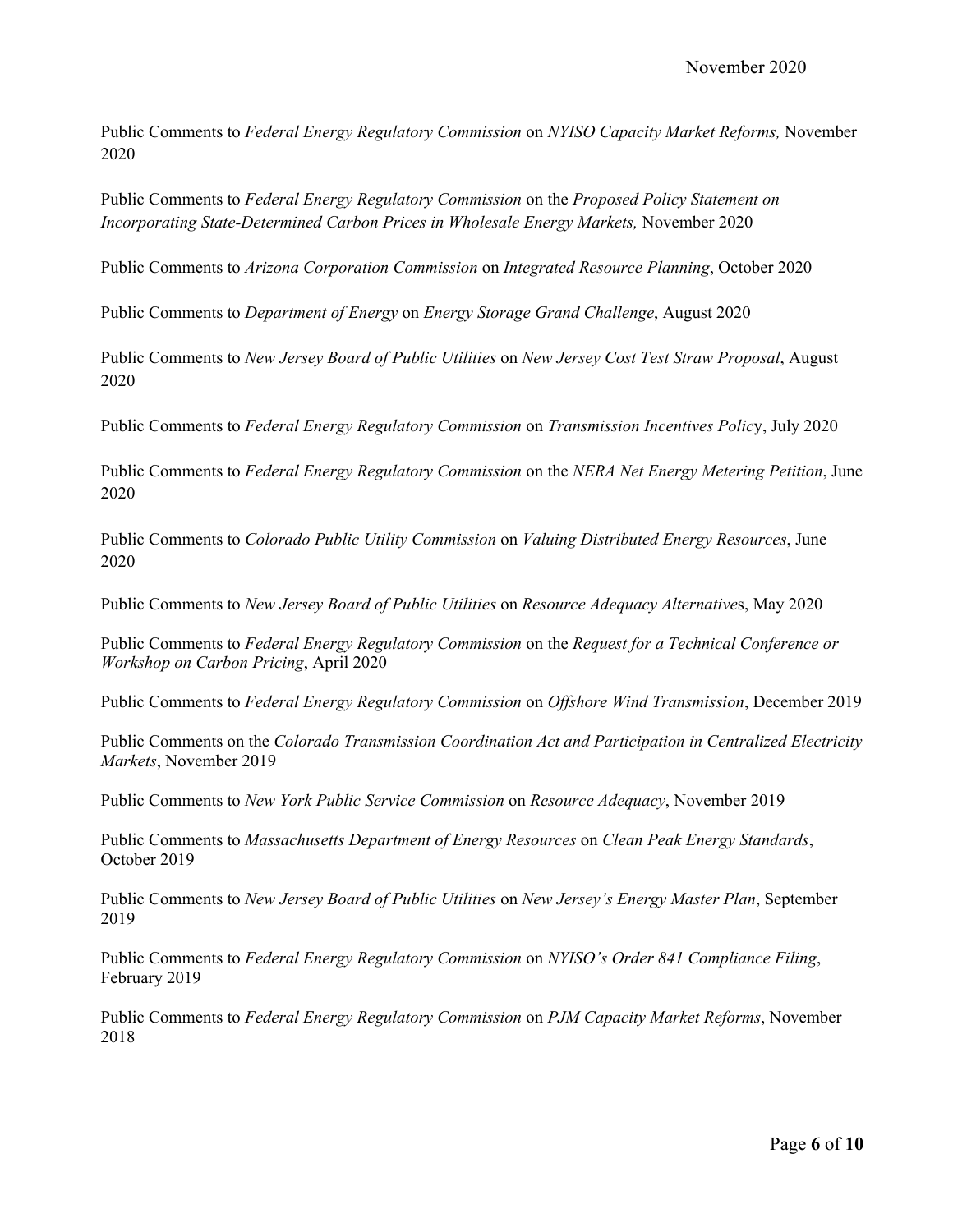Public Comments to *California Public Utilities Commission* on *Self-Generation Incentive Program Greenhouse Gas Signal Staff Proposal*, September 2018

Public Comments to *New York State Department of Public Service* on the *Energy Storage Roadmap*, September 2018

Joint Comments to *New York State Department of Public Service* on the *E Value of Energy Storage Systems*, September 2018

Public Comments to *Federal Energy Regulatory Commission* on *Seasonal Capacity Markets*, July 2018

Value of Distributed Energy Resources E/EJ Subgroup Report to *New York State Department of Public Service*  on *Environmental Value of Distributed Energy Resources in New York State,* July 2018

Public Comments to *New York State Department of Public Service* on *Rate Design Successor to Net Energy Metering for Mass Market Customers*, May 2018

Public Comments to *Federal Energy Regulatory Commission* on *Electric Grid Resilience Order*, May 2018

Public Comments to *Federal Energy Regulatory Commission* on *PJM Capacity Market Repricing Proposal*, May 2018

Brief of Amicus Curiae of *Institute for Policy Integrity at New York University School of Law in Hudson River Sloop Clearwater vs New York State Public Service Commission* — Supreme Court of the State of New York County of Albany, March 2018

Public Comments to *New York State Public Service Comments* on *Staff Report Regarding Retention of Existing Baseline Resources under Tier 2 of the Renewable Energy Standard Program*, January 2018

Presentation to *New York State Department of Public Service Staff* on *In the Matter of the Value of Distributed Energy Resources Working Group Regarding Value Stack* on Valuing Air Pollutant Externality Benefits from Distributed Energy Resources, December 2017

Public Comments to *New York State Department of Public Service* on *Scope of Bill Impact Study to New York,*  December 2017

Public Comments on *Pricing Carbon in NYISO's Wholesale Energy Market,* November 2017

Public Comments to *Federal Energy Regulatory Commission* on *Department of Energy Proposal for Grid Reliability and Resilience Pricing,* November 2017

Brief of Amicus Curiae of *Institute for Policy Integrity at New York University School of Law in Coalition for Competitive Elec v Zibelman -* US Court of Appeals for the Second Circuit, November 2017

Brief of Amicus Curiae of *Independent Economists in Coalition for Competitive Elec v Zibelman* – US Court of Appeals for the Second Circuit, November 2017

Public Comments to *Federal Energy Regulatory Commission* on *Department of Energy Proposal for Grid Reliability and Resilience Pricing*, October 2017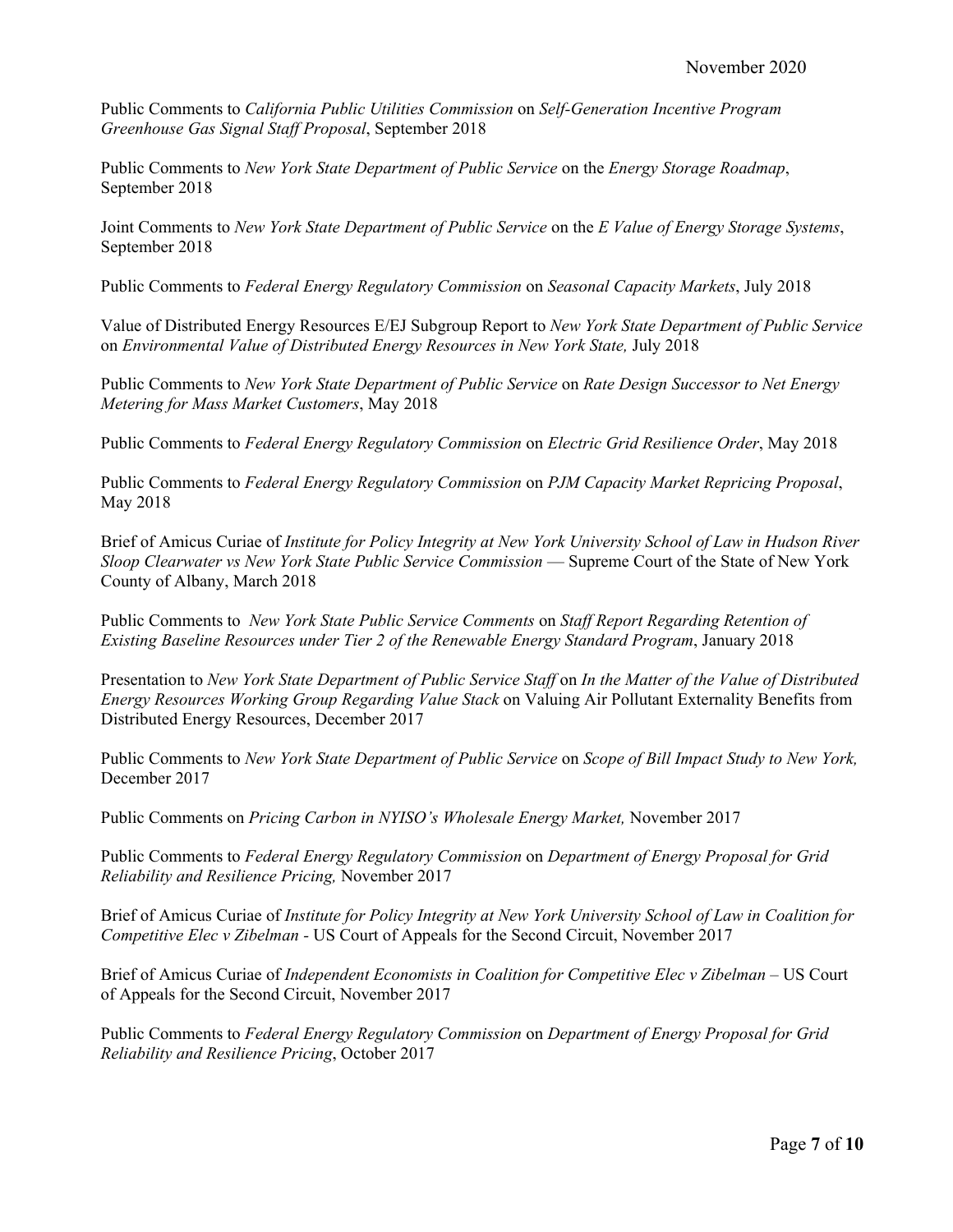Public Comments to *the Department of Energy* on *Request for Information on the Costs and Benefits of Net Energy Metering*, October 2017

Party Comments to *California Public Utilities Commission Order Instituting Rulemaking to Create a Consistent Regulatory Framework for the Guidance, Planning, and Evaluation of Integrated Distributed Energy Resources,* Rulemaking 14-10-003, March 2017

Public Comments to *Massachusetts Department of Environmental Protection* on *Reducing Greenhouse Gas Emissions under Section 3(d) of the Global Warming Solutions Act, February 2017* 

Public Comments to *Federal Energy Regulatory Commission* on *Proposed Rulemaking for Electric Storage Participation in Markets Operated by Regional Transmission Organizations and Independent System Operators*, 18 CFR pt 35, January 2017

Party Comments to *New York State Department of Public Service* on *Staff Report and Recommendations in the Value of Distributed Energy Resources Proceeding,* Case 15-E-0751, December 2016

Party Comments to *New York State Department of Public Service* on *Petitions for Rehearing on Clean Energy Standard*, Case 15-E-0302, October 2016

Party Comments to *New York State Department of Public Service* on *Benefit Cost Analysis Handbooks in the Reforming the Energy Vision Proceeding,* Case 16-M-0412, September 2016

Public Comments to *Draft NARUC DER Compensation Manual,* September 2016

Party Comments to *New York State Department of Public Service* on *Staff's Responsive Proposal for Preserving Zero-Emissions Attributes,* Case 15-E-0302, July 2016

Public Comments for *Federal Trade Commission Something New Under the Sun Workshop*, June 2016

Party Comments to *New York State Department of Public Service* on *the Matter of the Value of Distributed Energy Resources and Options Related to Establishing an Interim Methodology,* Case 15-E-0751, April 2016

Party Comments to *New York State Department of Public Service* on *Staff White Paper on Clean Energy Standard,* Case 15-E-0302, April 2016

Public Comments to *Proposed Federal Plan Requirements for Greenhouse Gas Emissions from Electric Utility Generating Units Constructed on or Before January 8, 2014, and Model Trading Rules; Amendments to Framework Regulations* January 2016

Party Comments to *New York State Department of Public Service* on *Staff White Paper on Ratemaking and Utility Business Models,* Case 14-M-0101, October 2015

Party Comments to *New York State Department of Public Service* on *Staff White Paper on Benefit Cost Analysis,* Case 14-M-0101, August 2015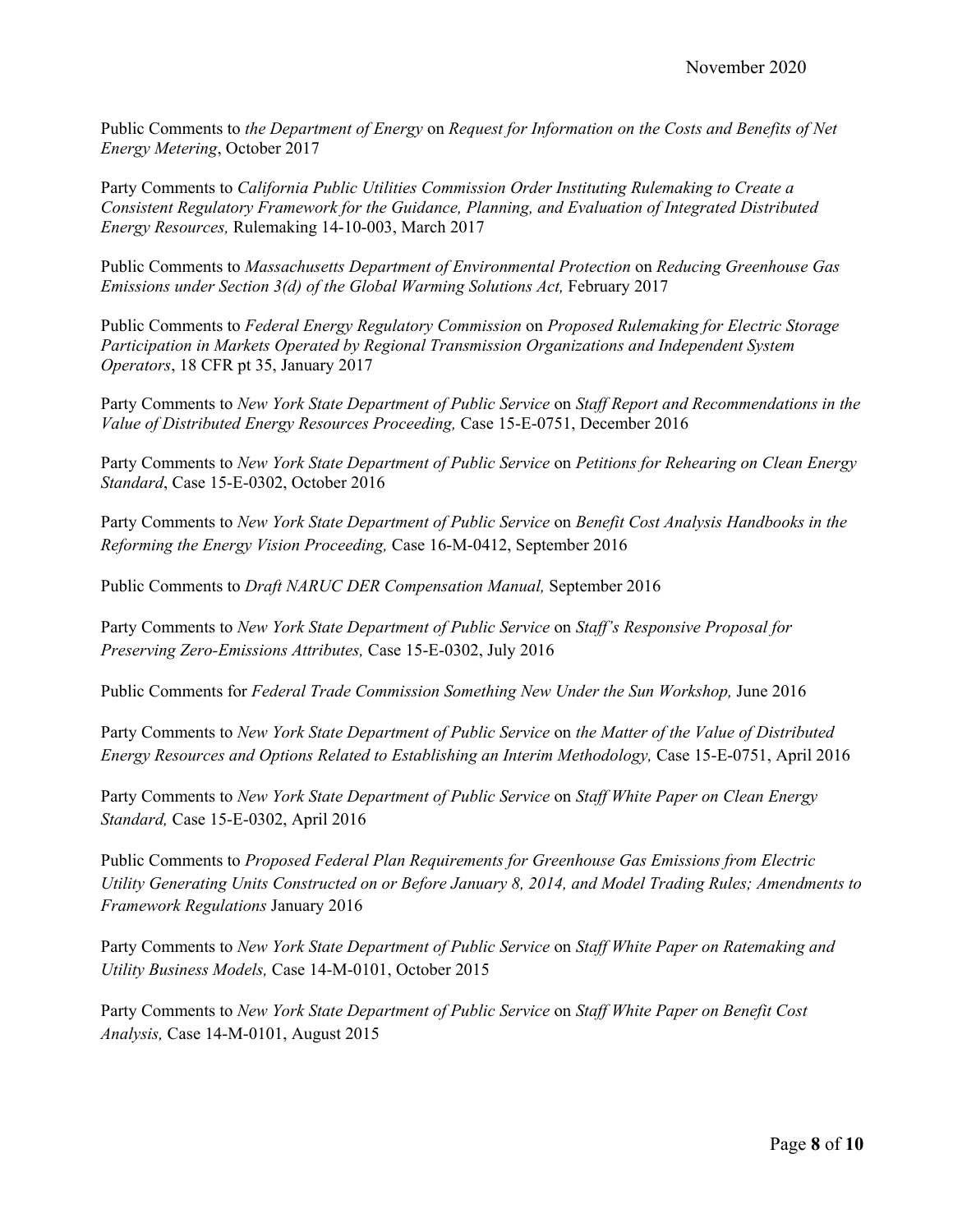Public Comments to *Public Service Commission of the District of Columbia* on *Order Opening Investigation into Modernizing the Energy Delivery Structure for Increased Sustainability,* Order No17912, August 2015

Public Comments on *Joint Application of Wisconsin Electric Power Company and Wisconsin Gas LLC, both d/b/a We Energies, for Authority to Adjust Electric, Natural Gas, and Steam Rates*, Docket No 5-UR-107, October 2014

#### **CONFERENCE PRESENTATIONS/INVITED TALKS**

National Council on Energy Policy Annual Meeting and Workshop, *December 2020*  Rutgers Energy Institute Seminar, *November 2020*  Association Chilena de Energias Renovables y Almacenamiento Webinar, *July 2020* EAERE 25th Annual Conference, *Berlin, Germany, June 2020*  Environmental Law Institute Webinar, *April 2020* Southern Economic Association Annual Meeting, *Ft. Lauderdale, FL, November 2019*  The 37th Annual USAEE Conference, *Denver, CO, November 2019*  Delaware Energy Coalition Conference, *Wilmington, DE, October 2019*  Environmental Law Institute Webinar, *April 2019*  Gulf Coast Power Association Spring Conference, *Houston, TX, April 2019*  New York University Social Innovation Symposium, *March 2019*  Society of Environmental and Law Economics Conference, *Santiago, Chile, March 2019*  Women in Communications and Energy Fall Conference, *October 2018*  NYS DPS Value of Distributed Energy Resource Working Group Meetings, *October 2018*  National Regulatory Conference at William and Mary, *Williamsburg, VA, May 2018*  North American Environment, Energy, and Natural Resources Conference, *Houston, TX, May 2018*  Environmental Law Institute Webinar, *April 2018*  Association of American Law Schools Annual Meetings, *San Diego, CA, January 2018*  Canadian Law and Economics Association's Annual Conference, *Toronto, Canada, September 2017*  Society of Environmental and Law Economics Conference, *Oxford, UK, June 2017*  MEA Annual Meeting *Minneapolis, MN, March 2015* European Conference on Health Economics, *Zurich, Switzerland, July 2012* 4th Biennial Conference of American Society of Health Economists Biennial Conference, *Minneapolis, MN, June 2012* ASSA Annual Meeting, *San Francisco, CA, January 2009* Winter Workshop in Economics, *Istanbul, Turkey, December 2008* The Eighth International Meeting of the Society for Social Choice and Welfare, *Istanbul, Turkey, July 2006*  AEA - NSF Teaching Innovations Program, Georgetown University, *Washington DC, June 2005*

Southern Economic Association Annual Meeting, *New Orleans, LA, November 2004*